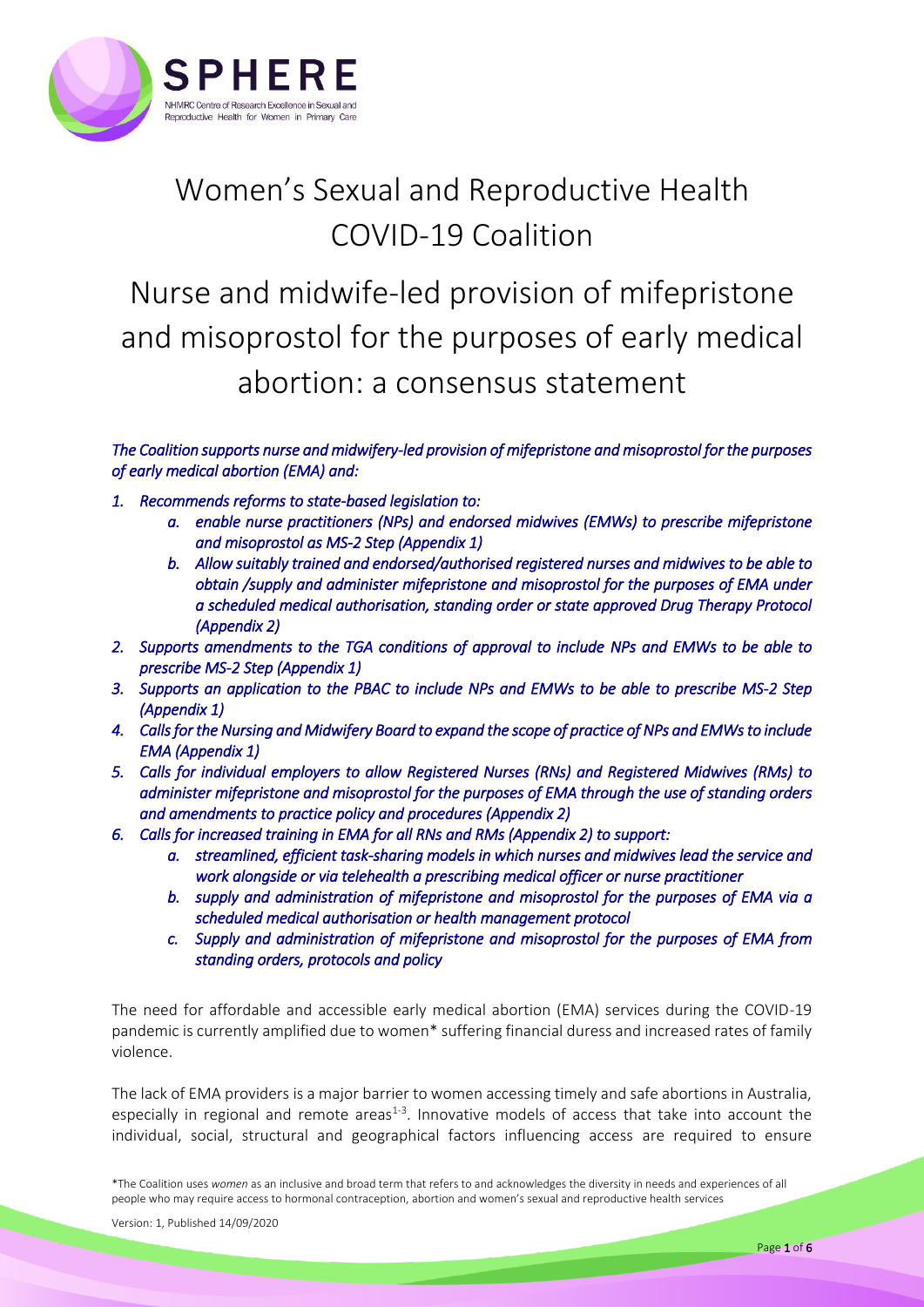

equitable access to EMA services for all Australian women. Remote and isolated geographical areas require special consideration distinct from regional areas, with access to healthcare even more difficult in these areas. Equity of access and choice of provider, where options are limited, are important considerations for women in these areas.

The number and distribution of EMA providers can be increased by task-shifting abortion provision from doctors to appropriately trained nurses and midwives<sup>1</sup>. Provision of EMA by nurses is as effective and safe as physician provision<sup>4</sup> and is supported by the World Health Organization (WHO)<sup>5</sup>.

Both nurse-led & midwife-led models and nurse delivered team-based models of EMA provision have the potential to reduce associated costs at a health-system level. These include shorter time spent in the clinic, reduced waiting time to appointment, a cost-efficient workforce and reduced cost for treatment of complications<sup>1</sup>. Increasing provision of nurse-led models of EMA could not only increase access to abortion for women in regional and remote areas due to greater reach of services, but also for disadvantaged and vulnerable women<sup>2</sup> in all settings.

However, several barriers to nurse and midwifery-led EMA provision currently exist. Firstly, nurse practitioners, registered nurses and midwives, practice in accordance with federal, state and territorial legislation and professional regulation governing their practice. Their scope of practice with regard to the authority to obtain, administer, supply and/ or prescribe medication is dependent on their training, role and authorisation with the Nursing and Midwifery Board of Australia, and local jurisdictional guidelines. EMA provision is currently not included in any nursing or midwifery scope of practice or authority to obtain, administer, supply and or prescribe.

Secondly, under the current TGA approved conditions for MS-2 Step, only medical practitioners are able to complete the online training required to prescribe. In addition, the PBS listing of MS-2 Step ( available at [http://www.pbs.gov.au/medicine/item/10211K\)](https://aus01.safelinks.protection.outlook.com/?url=http%3A%2F%2Fwww.pbs.gov.au%2Fmedicine%2Fitem%2F10211K&data=02%7C01%7CDonna.Simmonds%40atsichsbrisbane.org.au%7C9880d495f2c844c9b1d108d80d71748c%7C2640f9721f4b4f7090787fa34db6656b%7C0%7C0%7C637274129057751590&sdata=AWcBIiZI92xb3ikTIdOCDszzNlTBSqHiUrF9l%2B%2FYHTU%3D&reserved=0) restricts prescribing to medical practitioners and the treatment criteria 'must be treated by a prescriber who is registered with the MS-2 Step prescribing program'. In order for this to change MS Health would be required to submit a revised proposal to the TGA to amend the condition of approval in order for health practitioners other than medical practitioners are to be able to prescribe.

Thirdly there is a lack of adequate and appropriate training opportunities for nurse practitioners, registered nurses and midwives with regards to EMA provision.

Fourthly, for primary health care and practice nurses (PHCNs and PNs) the traditional distribution of labour between doctors and nurses together with a lack of support by some GPs and stakeholders; apprehension about scope creep and abortion stigma are all barriers to nurse-led models of EMA care<sup>6</sup>.

Finally, current funding arrangements do not support the independent provision of nurse-led EMA as the MBS requires GP involvement to enable payment for consultations involving EMA<sup>2,6</sup>.

To overcome some of these barriers, existing models of nurse and midwife-led care which include the authority to obtain, administer, supply and or prescribe medication could be extended to include EMA provision if the necessary legislative changes are made at federal and state level. For example: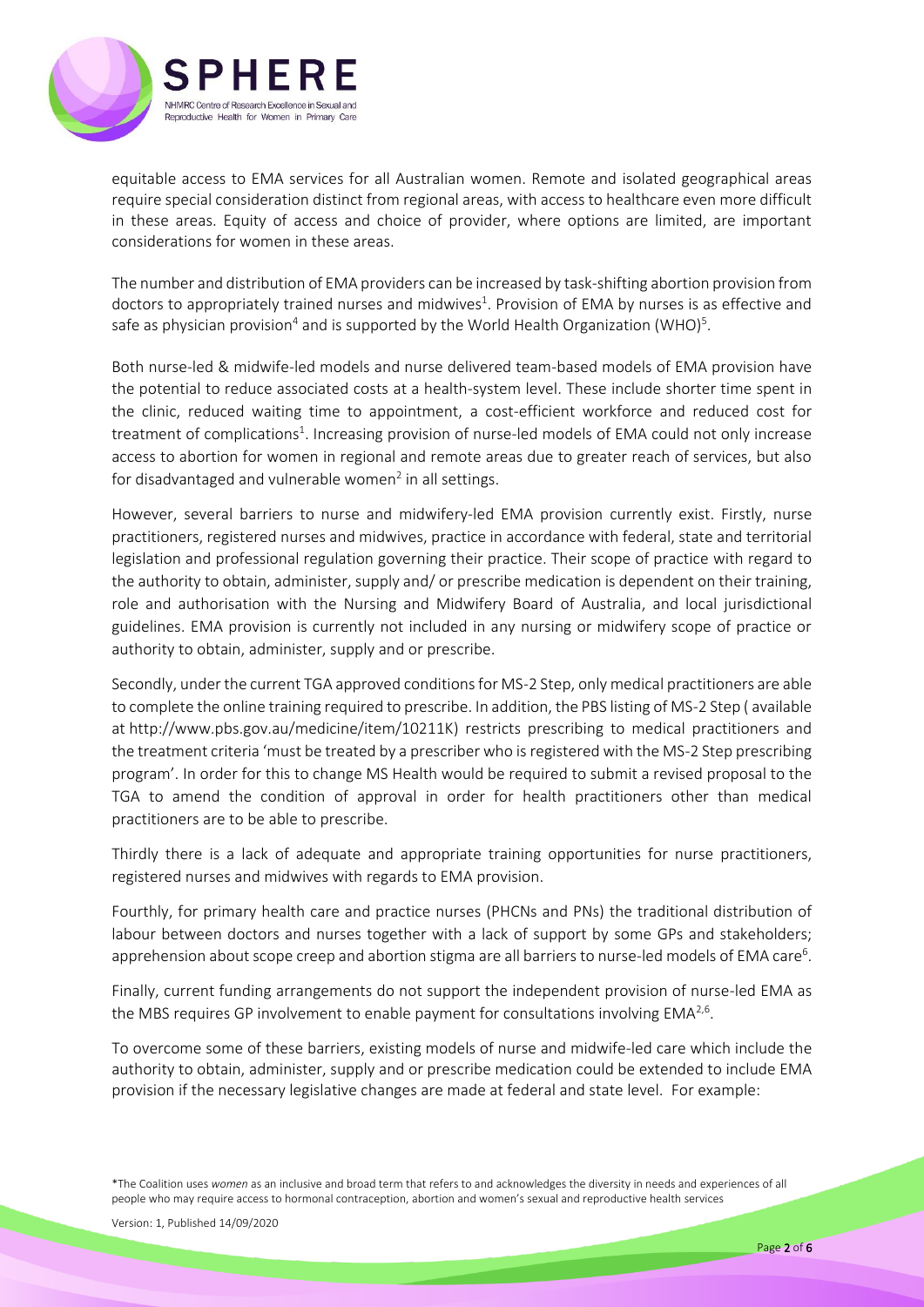

- NPs and EMWs are already authorised PBS prescribers for some medications, limited by the NPs/EMWs scope of practice and state and territory prescribing rights. For example, authorised nurse practitioners are able to prescribe morphine and S100 medication for the treatment of HIV and viral hepatitis, but they are not currently able to prescribe mifepristone and misoprostol for the purposes of EMA<sup>7</sup>.
- EMWs can prescribe medication such as Morphine, amoxicillin and levonorgestrel within state and territory prescribing rights<sup>7</sup>.
- Suitably trained and endorsed/authorised registered nurses and midwives can administer and supply a range of medicines, according to a scheduled medical authorisation, standing orders or in the case of Queensland state approved Drug Therapy Protocols that authorise a sexual and reproductive health program nurse to independently administer or supply a range of restricted and S3 drugs or S2 poisons<sup>8</sup>.
- In some jurisdictions such as Victoria and the Northern Territory, the law stipulates that RNs can administer mifepristone and misoprostol for the purposes of EMA under the supervision of a medical officer<sup>9</sup>.

In addition to more training and education about early medical abortion, changes are also required to TGA and PBAC approvals, state-based legislation and to the accepted nursing and midwifery scope of practice in order to enable suitably trained and endorsed/authorised registered NPs, RNs and RMs to register to obtain/supply and/or administer mifepristone and misoprostol for the purposes of EMA in all jurisdictions in Australia (see Appendix 1 and Appendix 2).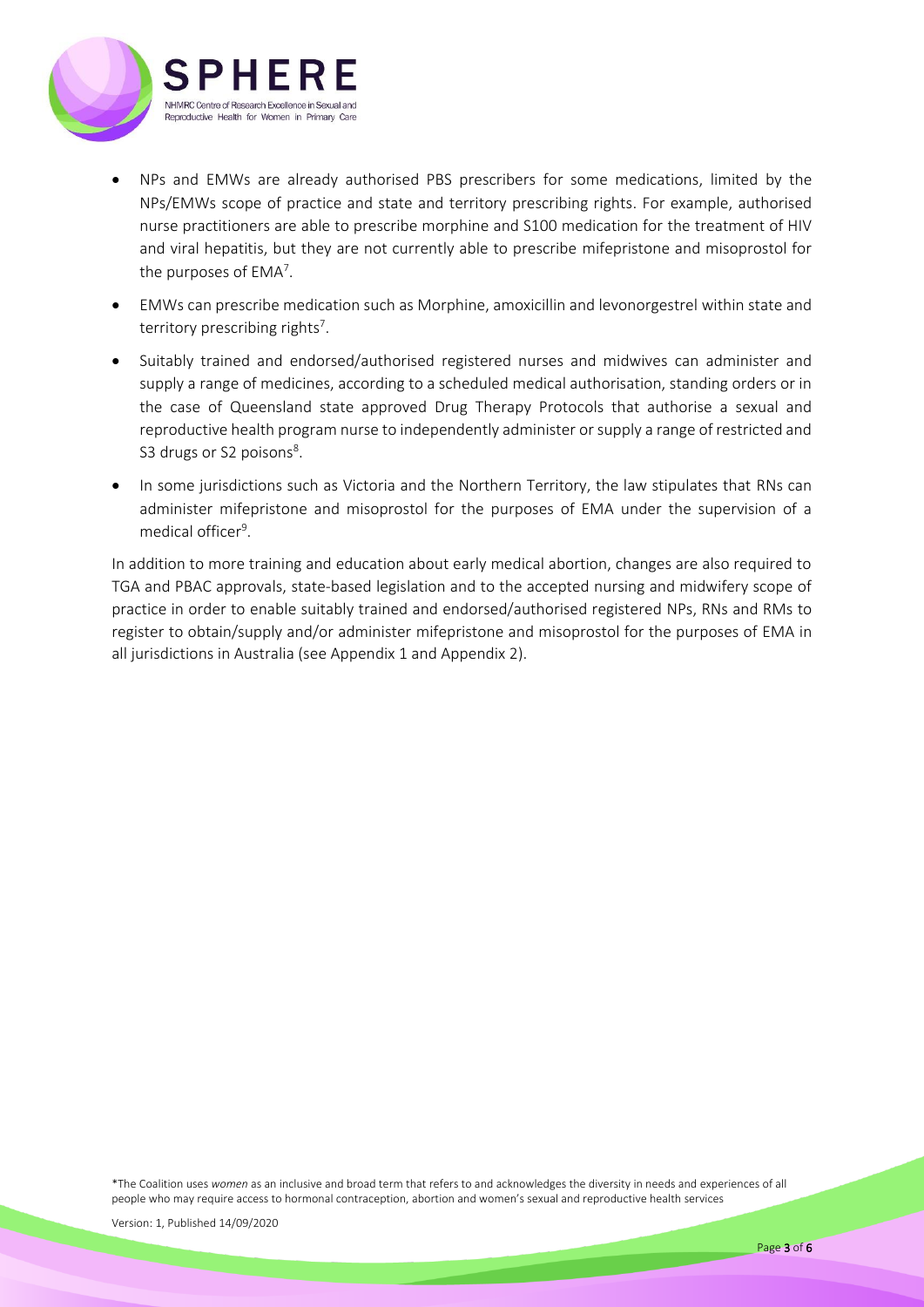

## **REFERENCES**

- (1) Sjostrom S, Kopp Kallner H, Simeonova E, Madestam A, Gemzell-Danielsson K. Medical Abortion Provided by Nurse-Midwives or Physicians in a High Resource Setting: A Cost-Effectiveness Analysis. PLoS One. 2016;11(6):e0158645.
- (2) Tomnay JE, Coelli L, Davidson A, Hulme-Chambers A, Orr C, Hocking JS. Providing accessible medical abortion services in a Victorian rural community: A description and audit of service delivery and contraception follow up. Sexual and Reproductive Healthcare. 2018;16:175-80.
- (3) Doran FM, Hornibrook J. Barriers around access to abortion experienced by rural women in New South Wales, Australia. Rural and remote health. 2016;16(1):3538.
- (4) Mainey L, O'Mullan C, Reid‐Searl K, Taylor A, Baird K. The role of nurses and midwives in the provision of abortion care: A scoping review. Journal of Clinical Nursing. 2020;29(9-10):1513- 26.
- (5) World Health Organization. Health worker roles in providing safe abortion care and post abortion contraception. 2015 Available at: https://www.who.int/reproductivehealth/publications/unsafe\_abortion/abortion-taskshifting/en/).
- (6) de Moel-Mandel C, Graham M, Taket A. Expert consensus on a nurse-led model of medication abortion provision in regional and rural Victoria, Australia: a Delphi study. Contraception; 2019. p. 380-5.
- (7) Department of Health. Pharmaceutical Benefits Scheme: Nurse practitioner PBS prescribing. Available from https://www.pbs.gov.au/browse/nurse [Accessed 12 May 2020]
- (8) Queensland Government. (2019) Health (Drugs and Poisons) Regulation 1996: Drug Therapy Protocol – Sexual Health Program Nurse. Available at [https://www.health.qld.gov.au/\\_\\_data/assets/pdf\\_file/0016/443014/dtp-shp-nurse.pdf](https://www.health.qld.gov.au/__data/assets/pdf_file/0016/443014/dtp-shp-nurse.pdf)
- (9) Children by Choice. Australian Abortion Law and Practice. Available from: <https://www.childrenbychoice.org.au/factsandfigures/australianabortionlawandpractice> [Accessed 3 May 2020]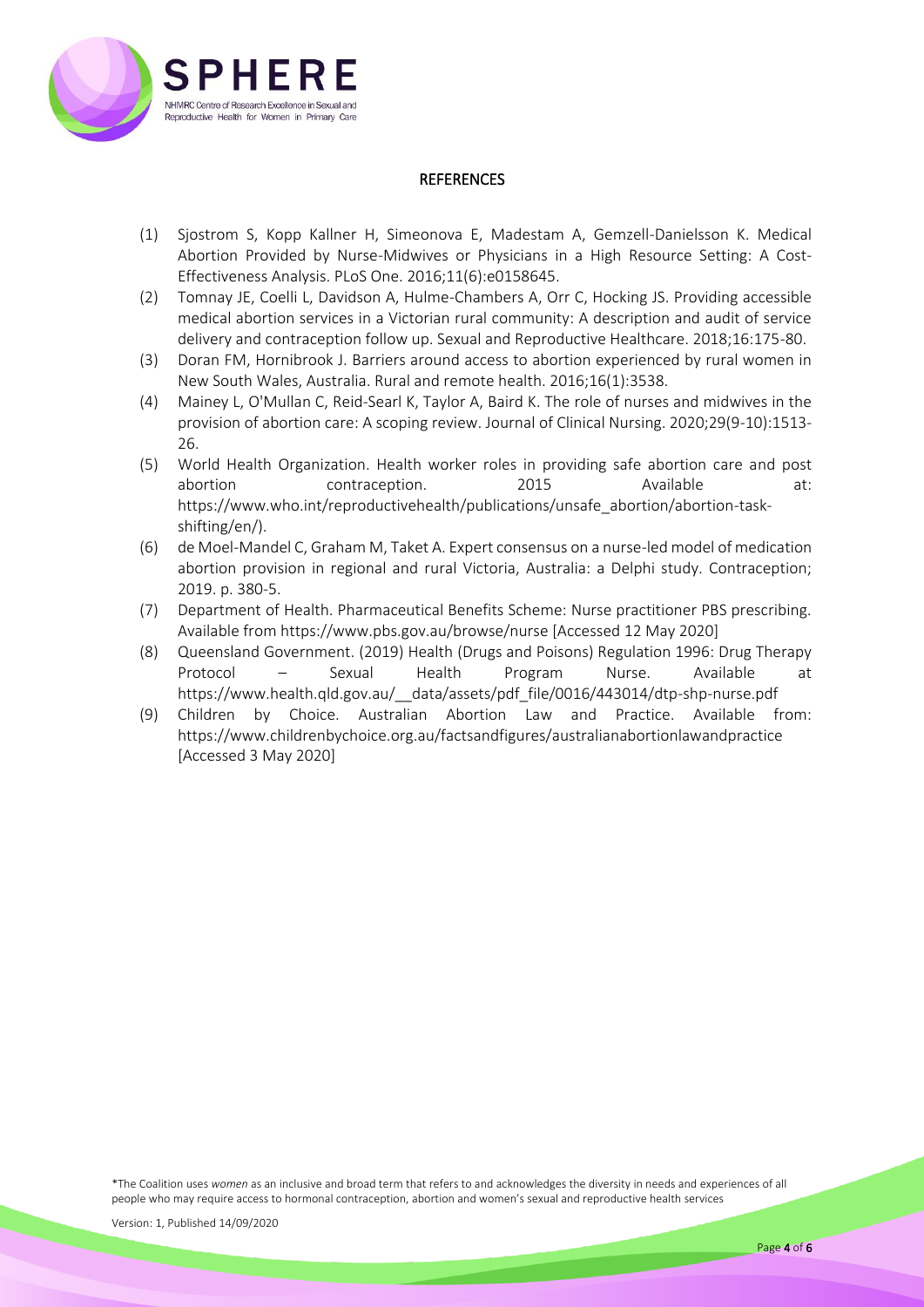

## Appendix 1: Points of action for Nurse Practitioner and Endorsed Midwife prescribing of mifepristone and misoprostol for the purposes of EMA

| <b>State Legislation</b>                                                                   | <b>TGA</b>                                                                                                                                                      | <b>PBAC</b>                                                                                                              | Scope of Practice                                                                                          | <b>Training for NPs</b><br>and EMWs                             |
|--------------------------------------------------------------------------------------------|-----------------------------------------------------------------------------------------------------------------------------------------------------------------|--------------------------------------------------------------------------------------------------------------------------|------------------------------------------------------------------------------------------------------------|-----------------------------------------------------------------|
| .Reforms to state-<br>based legislation<br>to allow NPs and<br><b>EMWs to</b><br>prescribe | •Amendments to<br>the TGA<br>conditions of<br>approval to<br>include nurse<br>practitioners and<br>endorsed<br>midwives to be<br>able to prescribe<br>MS-2 Step | • Apply to PBAC to<br>include nurse<br>practitioners and<br>endorsed<br>midwives to be<br>able to prescribe<br>MS-2 Step | •Nursing and<br>Midwifery Board<br>to expand the<br>scope of practice<br>of NPs and EMWs<br>to include EMA | •Increased<br>training in EMA<br>for all NPs and<br><b>EMWs</b> |

TGA – Therapeutic Goods Administration; PBAC – Pharmaceutical Benefits Advisory Committee; NPs – Nurse Practitioners; EMWs – Endorsed Midwives; EMA – Early Medical Abortion